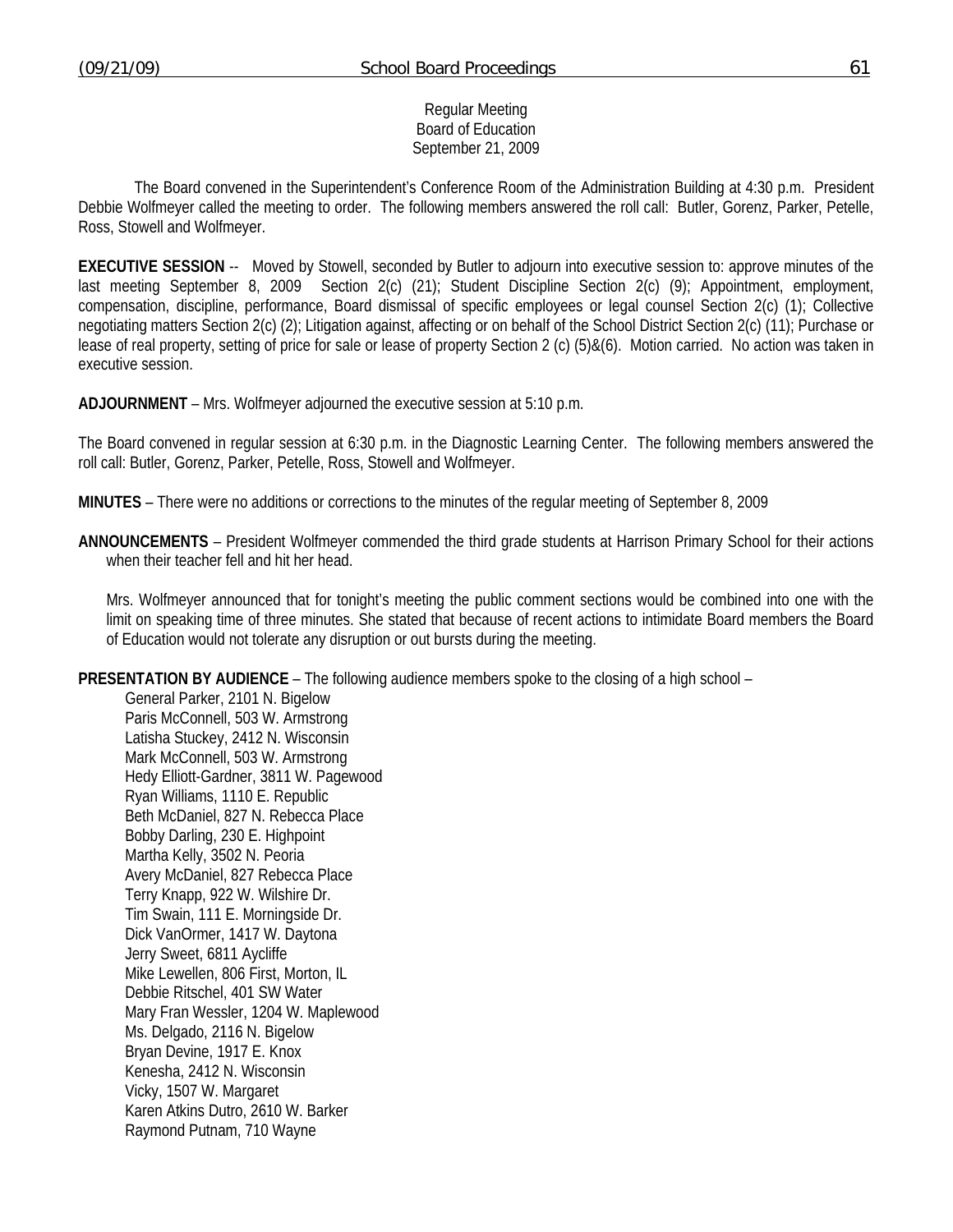Dawn Robinson, 116 N. Lewellen Gretchen O'Neill, 2840 N. Lehman Rd. Kelly Bumgartner, 205 N. Hemlock Amy Lands, 228 W. Hanssler Raymond Watson, 2910 W. Flint Cameron Hill, 907 W. Crystal Dr. Jody Wright, 1407 N. Adora St. McKayla Grey, 711 W. Hanssler Sky Bailey, 1604 N. North St. Apt ! Chase Curtis, 1604 W. Teton Dr. Yolunda McCollum, 1523 W. Willcox Gloria Clark, 1204 W. Virginia Mike McKenna, 7023 N. Kirwood Maria Diaz, 2316 N. University Spanky Edwards, 2143 N. Prospect Steve Katlock, 709 E. Frye Savino Sierra, 1708 S. Stanley Terry Knapp, 922 W. Wilshire

**PUBLIC HEARING ON THE PROPOSED 2009 – 2010 BUDGET –** Board President Wolfmeyer called the hearing to order at 7:00 p.m. The following individual spoke to the budget.

Terry Knapp, 922 W. Wilshire Dr.

## **CONSENT AGENDA –**

ADOPTION OF CONSENT CALENDAR -- Moved by Petelle, seconded by Butler adoption of the consent calendar.

On roll call, 7 ayes. Motion carried.

GIFTS TO SCHOOL DISTRICT – Moved by Petelle, seconded by Butler, that the following donations be accepted and letters of appreciation sent to the donors.

\$250.00 for classroom supplies donated by Thomas & Lynn Perkins to Charter Oak Primary School \$300.00 to apply to yard sign cost, donated by Hardin Signs to Franklin Edison Primary School School uniforms, valued by the donor at \$350.00 donated by St. Phil's PTO to Hines Primary School Computer, valued by the donor at \$200.00, donated by Gary Stevens to Kellar Primary School Five kitchen cabinets and counter top, valued by the donor at \$300.00 donated by Lisa Kokos to Kellar Primary School 11 computers, valued by the donor at \$3,300.00 donated by Robert Morris College to Peoria Alternative High School

On roll call, 7 ayes. Motion carried.

PAYMENT OF BILLS -- Moved by Petelle, seconded by Butler approval of the payment of the following bills.

| <b>FUND</b> | <b>DESCRIPTION</b>                  | <b>BAL.SHEET</b> | <b>REV</b> | <b>EXPENSE</b> | <b>TOTAL</b> |
|-------------|-------------------------------------|------------------|------------|----------------|--------------|
| 10          | EDUCATIONAL FUND                    | \$32,829.25      |            | \$270,222.68   | \$303,051.93 |
| 20          | <b>OPERATIONS, BLDG &amp; MAINT</b> |                  |            | \$86,605.73    | \$86,605.73  |
| 40          | <b>TRANSPORTATION</b>               |                  |            | \$4,133.16     | \$4,133.16   |
| 60          | CAPITAL PROJECTS                    |                  |            | \$152.86       | \$152.86     |
| 90          | CAPITAL IMPROVEMENTS                |                  |            | \$17,309.55    | \$17,309.55  |
| 95          | MID CENTRAL ASSOCIATION             |                  |            | \$4,457.15     | \$4,457.15   |
| 99          | PPS ADMIN OUTREACH PROG             |                  |            | \$2,058.51     | \$2,058.51   |
|             |                                     |                  |            | \$384,939.64   | \$417,768.89 |

On roll call, 7 ayes. Motion carried.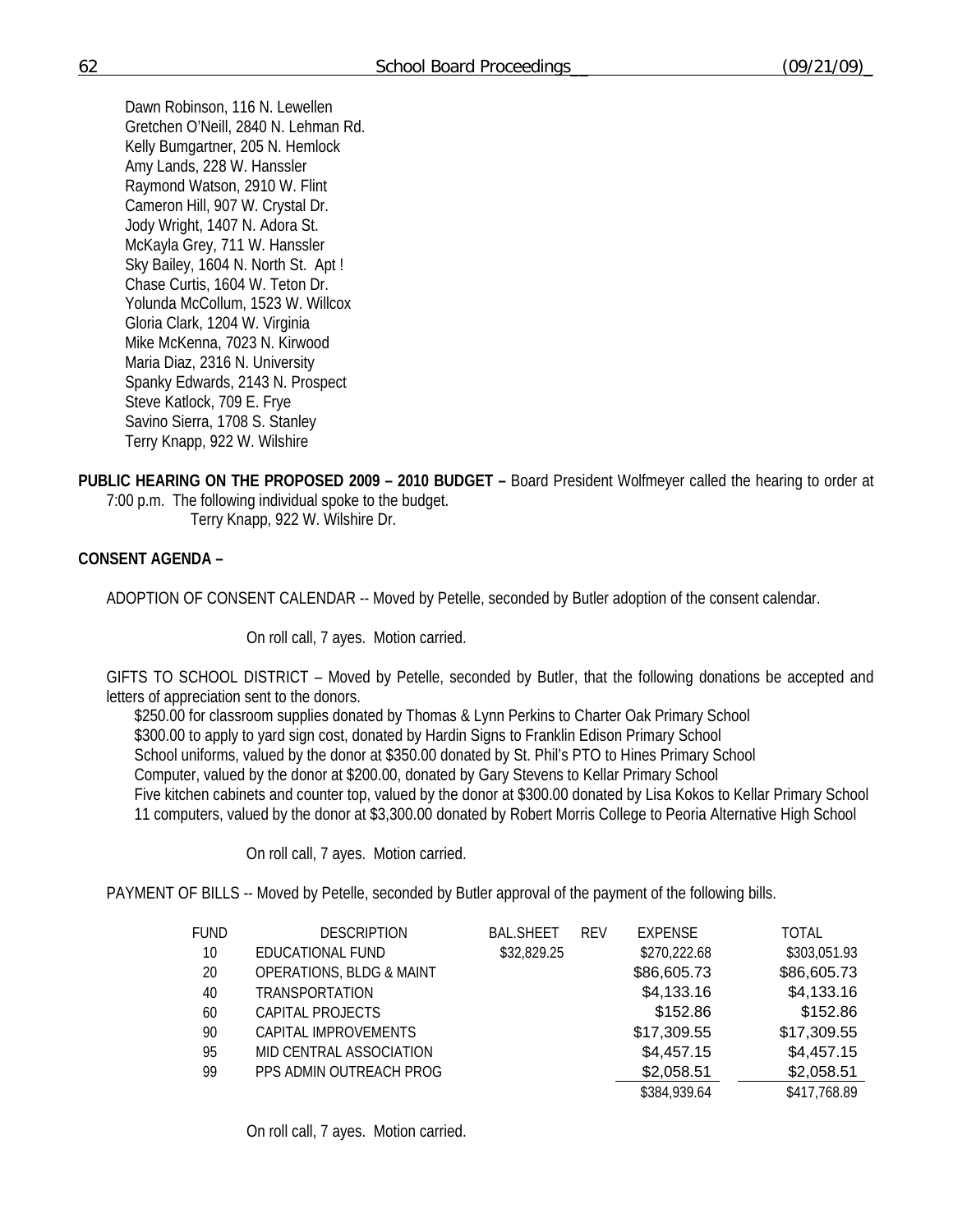REQUEST TO PURCHASE - Moved by Petelle, seconded by Butler approval of the following Request to Purchase.

1. Change Order - Jamieson School, Pavement - Requested by Pat Carrigan.

|    | Deduct – Labor and materials for undercut<br>sub-grade areas, CA-6 Type B base<br>course, broken curb removal and replacement,<br>concrete removal and replace w/ PCC pavement. | \$2,288.00  |
|----|---------------------------------------------------------------------------------------------------------------------------------------------------------------------------------|-------------|
|    | \$39,940.00<br>Original contract amount<br>The contract Sum will be <b>decreased</b> by $-$ \$ 2,288.00                                                                         |             |
|    | New contract sum including this Change Order<br>Southeastern Construction                                                                                                       | \$37,652.00 |
| 2. | Change Order – Rolling Acres, Pavement - Requested by Pat Carrigan.                                                                                                             |             |
|    | Deduct – Sidewalk removal/replacement and<br>added bituminous remove and replace<br>w/ PCC pavement                                                                             | \$1,565.00  |
|    | \$87,196.00<br>Original contract sum<br>The contract Sum will be decreased by - \$ 1,565.00                                                                                     |             |
|    | New Contract Sum including this Change Order<br>Southeastern Construction                                                                                                       | \$85,631.00 |

On roll call, 7 ayes. Motion carried.

CONSIDERATION OF BIDS – Moved by Petelle, seconded by Butler approval of the following bids.

Fuel for Transportation - Request for bid was sent to five (5) vendors. Bids were returned as follows:

|                   | Gasoline (38,000 gal) | Diesel (265,000 gal) |         |         |
|-------------------|-----------------------|----------------------|---------|---------|
|                   | Markup                | Freight              | Markup  | Freight |
| Ag-Land FS        | .0025                 | .02                  | .0025   | .02     |
| Cady Oil          | .01                   | .0125                | .009995 | .0165   |
| Herr Petroleum    | .035                  | .04                  | .018    | .018    |
| Petroleum Traders | .0117                 | .02                  | .0143   | .045    |

The above bids were opened on Thursday, September 3, 2009, at 1:30 pm by Julie Cramer, Debbie Brown and Mike Sullivan. It is recommended to award the lowest bid from Ag-Land FS. This bid will be charged to Transportation Dept.

On roll call, 7 ayes. Motion carried.

HUMAN RESOURCE REPORT -- Moved by Petelle, seconded by Butler approval of the following human resource report as presented by the administration.

**I. Certified Personnel <b>Effective Date Effective Date** *Appointments*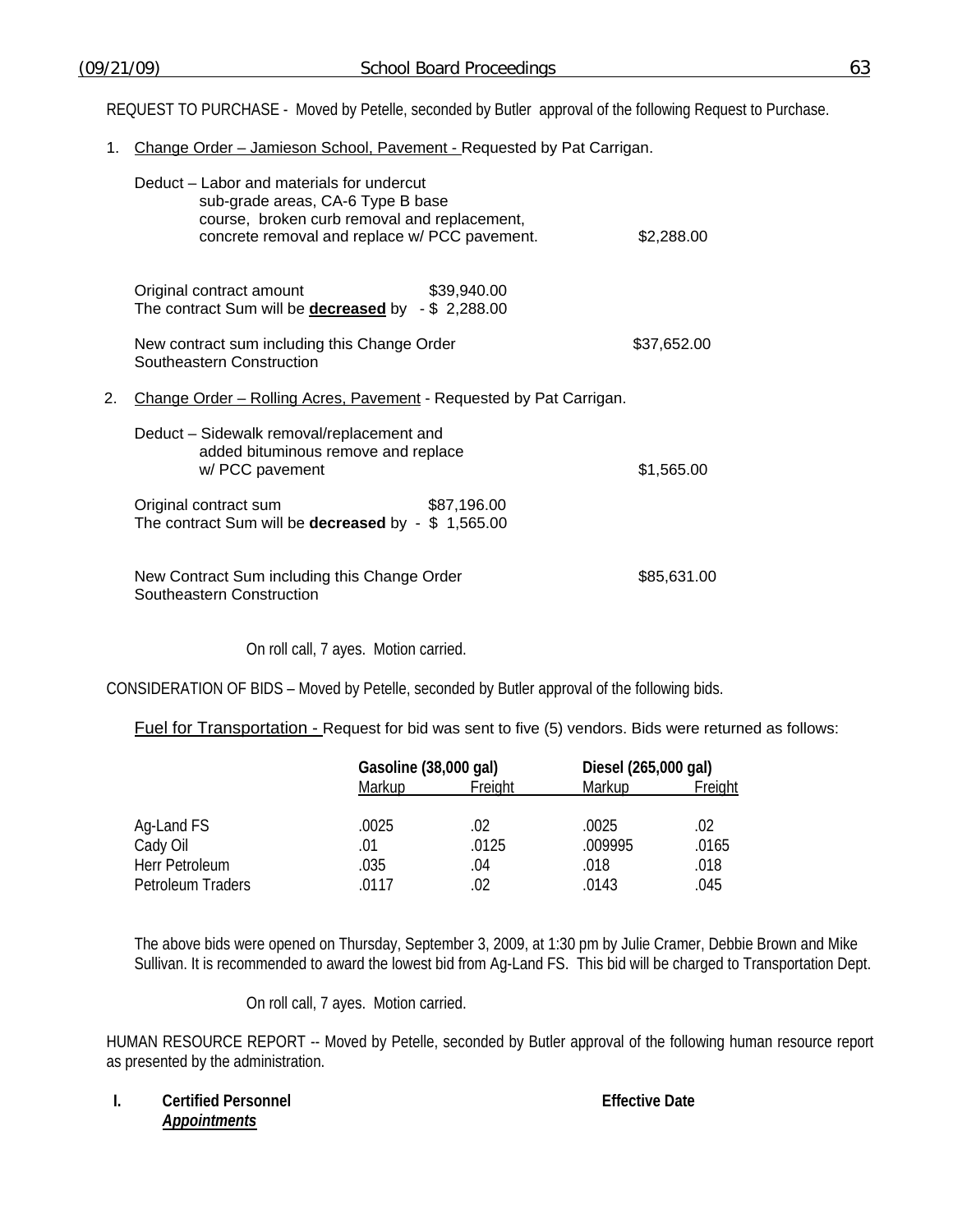|     | Teachers - Full Time<br>Chenoweth, Nicole - Manual/Math Coach<br>Edwards, Laurie - Woodruff/History (Part Time to Full Time)<br>Hempstead, Jeffrey - Woodruff/Math & Science<br>Jackson, Debra - Trewyn/5th Grade (Sub to Full Time)<br>Weisenberg, Barry - Manual/Industrial Technology | 9/14/2009<br>9/22/2009<br>9/21/2009<br>9/21/2009<br>9/14/2009 |
|-----|------------------------------------------------------------------------------------------------------------------------------------------------------------------------------------------------------------------------------------------------------------------------------------------|---------------------------------------------------------------|
|     | Teacher - Part Time<br>Stone, Jacqueline - Hines/Writing Prep                                                                                                                                                                                                                            | 9/22/2009                                                     |
|     | <b>Psychologist - Part Time</b><br>Ferrero-Baker, Brooke - Manual                                                                                                                                                                                                                        | 9/22/2009                                                     |
|     | <b>Administrative Officer</b><br>Barnwell, Dave                                                                                                                                                                                                                                          | 9/14/2009                                                     |
|     | <b>Resignations</b><br>Adams, Jamie - Trewyn/ Other Employment<br>Brackney, Charles - Manual/ Other Employment<br>Lipski, Kelly - Woodrow Wilson/Employment in Washington SD<br>Roark, Chad - Manual/Other Employment                                                                    | 9/08/2009<br>9/09/2009<br>9/16/2009<br>9/14/2009              |
| II. | <b>Non-Certified Personnel</b><br><b>Appointments</b><br><b>Maintenance</b><br>Walden, Travis - Indefinite                                                                                                                                                                               | 9/22/2009                                                     |
|     | <b>Return From Military Leave</b><br>Maintenance<br>Smith, Terry - Indefinite                                                                                                                                                                                                            | 9/22/2009                                                     |
|     | <b>Transportation</b><br>Pine, Ann - Driver/Reinstatement of Employment                                                                                                                                                                                                                  | 9/16/2009                                                     |
|     | <b>Resignations</b><br>Accompanist<br>Slaymaker, Carma - Roosevelt/Relocation                                                                                                                                                                                                            | 8/24/2009                                                     |
|     | Para-Professional<br>Verner, Diann - Developmental Case Manager (Off Schedule)                                                                                                                                                                                                           | 9/11/2009                                                     |
|     | <b>Retirements</b><br>Clerical<br>Bordner, Donna - Administration                                                                                                                                                                                                                        | 6/11/2010                                                     |
|     | <b>Maintenance</b><br>Custer, Rickee - Buildings & Grounds<br>Para-Professionals                                                                                                                                                                                                         | 6/30/2010                                                     |
|     | Norman, Christine - Calvin Coolidge                                                                                                                                                                                                                                                      | 6/30/2010                                                     |
|     | <b>Terminations</b><br><b>Transportation</b><br>Barlow, Antonio - Did Not Return for 2009-2010 School Year                                                                                                                                                                               | 8/19/2009                                                     |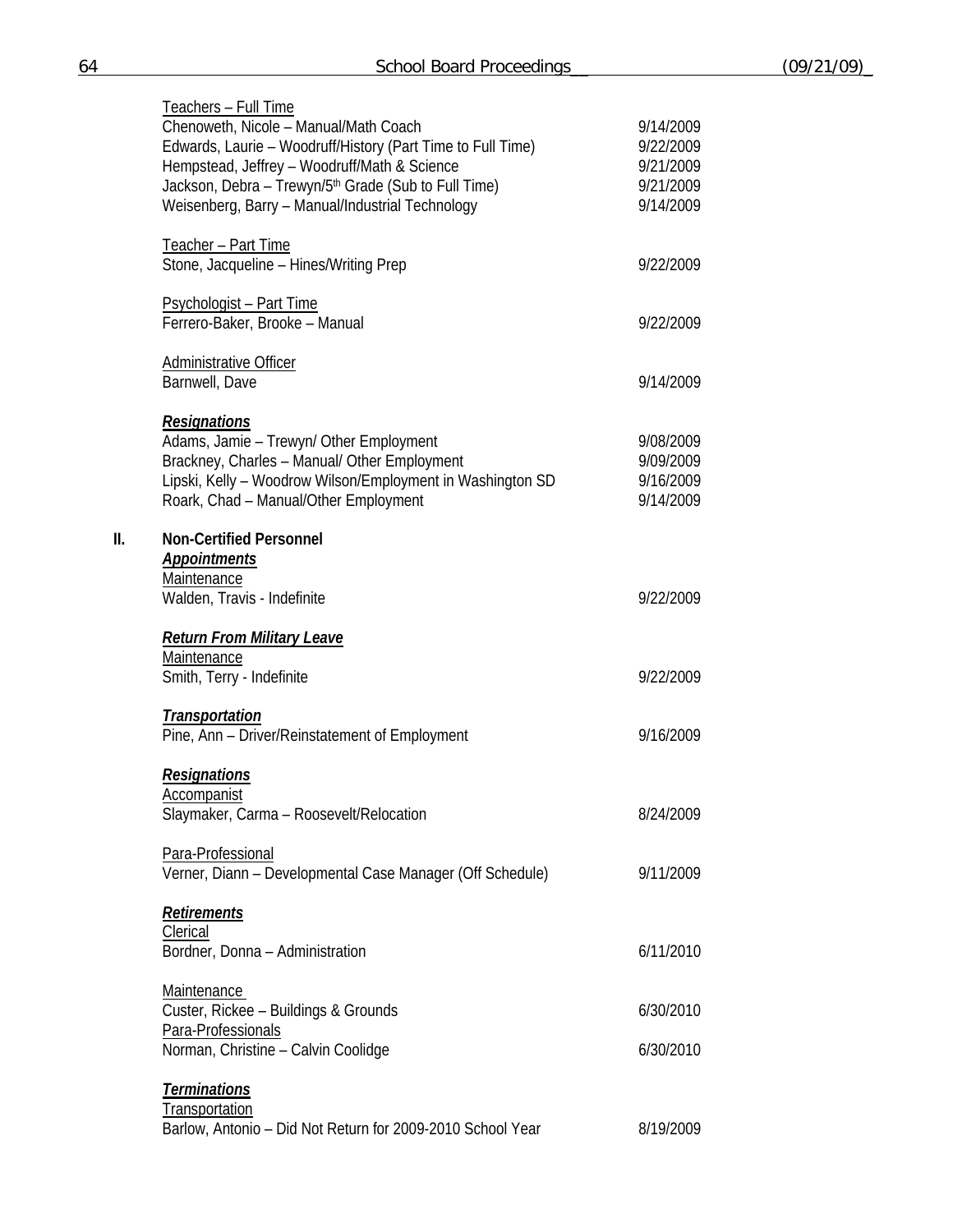|    | Bohls, Angela - Did Not Return for 2009-2010 School Year<br>Dixson, Fred - Did Not Return for 2009-2010 School Year<br>Gillespie, Allison - Did Not Return for 2009-2010 School Year<br>Grandson, Charles - Did Not Return for 2009-2010 School Year<br>Haslett, Michelle - Did Not Return for 2009-2010 School Year<br>Hicks, Steven - Did Not Return for 2009-2010 School Year<br>Jackson, Stephanie - Did Not Return for 2009-2010 School Year<br>Kirksey, Martha - Did Not Return for 2009-2010 School Year<br>Matheny, Kindra - Did Not Return for 2009-2010 School Year<br>McCreary, Ricky - Did Not Return for 2009-2010 School Year<br>Pannell, Annette - Did Not Return for 2009-2010 School Year<br>Pates, Stanley - Did Not Return for 2009-2010 School Year<br>Rutherford, Tiffany - Did Not Return for 2009-2010 School Year<br>Salgado, Jaime - Did Not Return for 2009-2010 School Year<br>Trevino, Daniel - Did Not Return for 2009-2010 School Year<br>Walls, Charles - Did Not Return for 2009-2010 School Year<br>Williams, Cleveland - Did Not Return for 2009-2010 School Year | 8/25/2009<br>8/19/2009<br>8/19/2009<br>8/19/2009<br>8/19/2009<br>8/19/2009<br>8/19/2009<br>8/19/2009<br>8/19/2009<br>8/19/2009<br>8/19/2009<br>8/19/2009<br>8/19/2009<br>8/19/2009<br>8/19/2009<br>8/19/2009<br>8/19/2009                           |
|----|-----------------------------------------------------------------------------------------------------------------------------------------------------------------------------------------------------------------------------------------------------------------------------------------------------------------------------------------------------------------------------------------------------------------------------------------------------------------------------------------------------------------------------------------------------------------------------------------------------------------------------------------------------------------------------------------------------------------------------------------------------------------------------------------------------------------------------------------------------------------------------------------------------------------------------------------------------------------------------------------------------------------------------------------------------------------------------------------------------|-----------------------------------------------------------------------------------------------------------------------------------------------------------------------------------------------------------------------------------------------------|
| Ш. | <b>Certified Substitutes</b><br><b>Appointments</b><br><b>Nurses</b><br>Cunningham, Pamela<br>Witzig, Leila                                                                                                                                                                                                                                                                                                                                                                                                                                                                                                                                                                                                                                                                                                                                                                                                                                                                                                                                                                                         | 9/22/2009<br>9/22/2009                                                                                                                                                                                                                              |
|    | <b>Teacher</b><br>Adams, Joyce<br>Adams, Richard<br>Alsene, Abigale<br>Cummins, David<br>Decker, Matthew<br>DeMoss, Nicholas<br>Flanders, Scott<br>Hartmann, Patricia<br>Hayward, Natalie (from Honorable Dismissal)<br>Johnson, Trent<br>Motteler, Jacob<br>Purifoy, Richard<br>Riddle, Todd<br>Robins, Robin<br>Sheets, Katherine<br>Tinsley, Nicole<br>Vallas, Lori<br>Walker, Cynthia<br>Wetterow, Glen                                                                                                                                                                                                                                                                                                                                                                                                                                                                                                                                                                                                                                                                                         | 9/22/2009<br>9/22/2009<br>9/22/2009<br>9/22/2009<br>9/22/2009<br>9/22/2009<br>9/22/2009<br>9/22/2009<br>9/10/2009<br>9/22/2009<br>9/22/2009<br>9/22/2009<br>9/22/2009<br>9/22/2009<br>9/22/2009<br>9/22/2009<br>9/22/2009<br>9/22/2009<br>9/22/2009 |

# *Resignations*

Teachers Publes, Idaliza – Full-Time Employment Outside of District 9/17/2009

Winget, Patricia Ann **9/22/2009** 

## **IV. Non-Certified Substitutes**  *Appointments*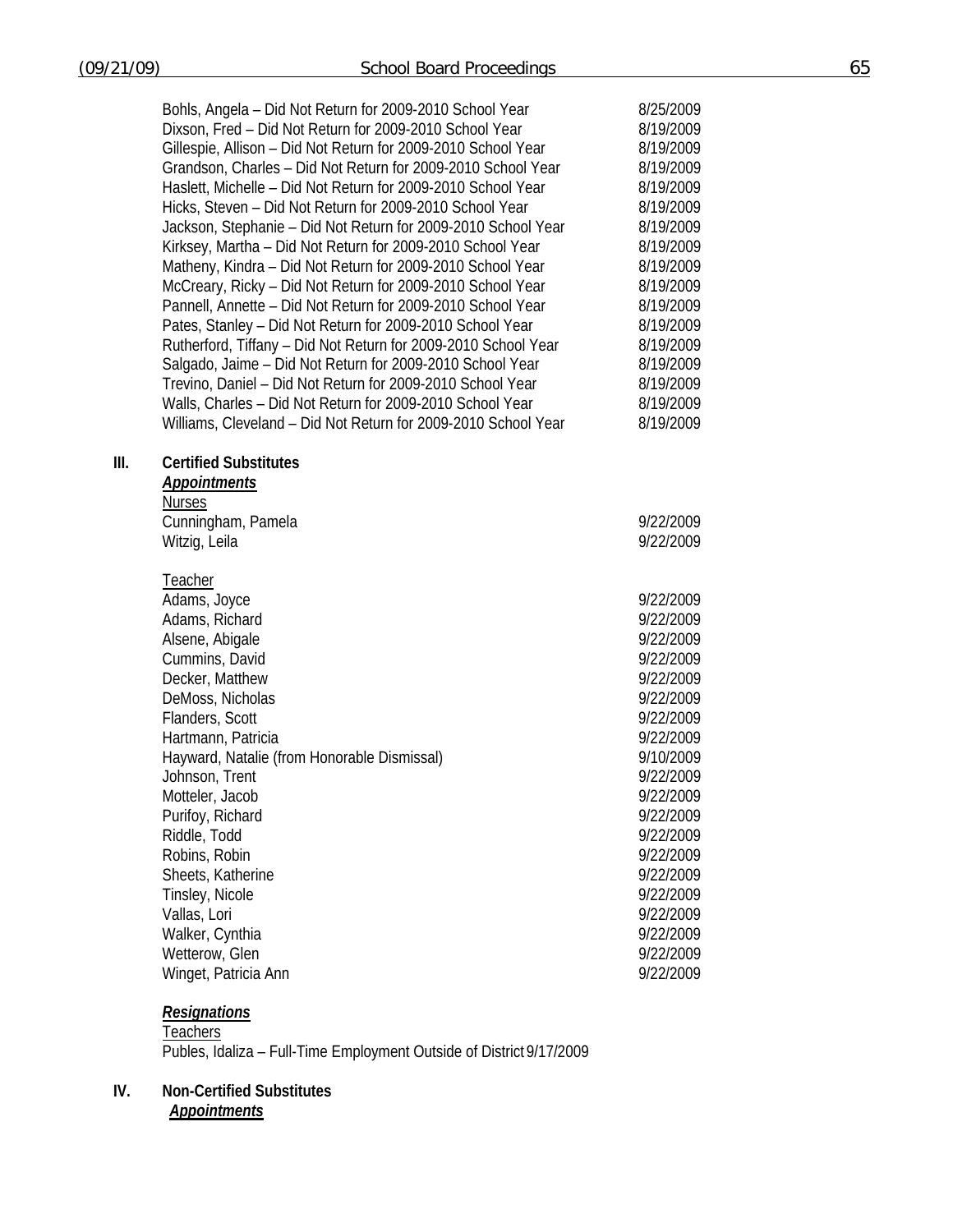| Behavioral Attendants                    |           |
|------------------------------------------|-----------|
| Alexander, Sequoia                       | 9/22/2009 |
| Burse, Paul                              | 9/22/2009 |
| Edwards, Sparkle                         | 9/22/2009 |
| Hammer, Christina                        | 9/22/2009 |
| Langhorn, Courtney                       | 9/22/2009 |
| Robinson, Brianca                        | 9/22/2009 |
|                                          |           |
| Clerical                                 |           |
| Smallberger, Kelsey                      | 9/22/2009 |
| Teacher Aides                            |           |
| Carter, Susan                            | 9/22/2009 |
|                                          |           |
| <b>Position Ended/Temporary Position</b> |           |
| <b>Student Workers</b>                   |           |
| Faught, Kaitlyn                          | 9/16/2009 |
| Montford, Maurice                        | 9/16/2009 |
|                                          |           |
| <b>Terminations</b>                      |           |
| <b>Behavioral Attendants</b>             |           |
| Fitzpatrick, Katrina - Job Performance   | 9/10/2009 |

On roll call, 7 ayes. Motion carried.

TRAVEL REQUESTS - Moved by Petelle, seconded by Butler approval of the travel requests as presented by the administration. (Copy is on file in the board secretary's office.)

On roll call, 7 ayes. Motion carried.

APPROVAL OF SCHOOL IMPROVEMENT PLANS – Moved by Petelle, seconded by Butler that the Board of Education approves the school improvement plans from Peoria High School, Calvin Coolidge Middle School, and Manual High School as two year plans of action.

On roll call, 7 ayes. Motion carried.

GREAT PLAINS SPORTS MEDICINE CONTRACT – Moved by Petelle, seconded by Butler that the Board of Education of Peoria Public Schools District 150, authorize the administration to enter into an agreement with Great Plains Sports Medicine to provide athletic trainer and physician services for the school year 2009-10.

On roll call, 7 ayes. Motion carried.

2009 – 2010 APPLICATION FOR RECOGNITION OF SCHOOLS – Moved by Petelle, seconded by Butler that the 2009 – 2010 Application for Recognition of Schools be approved for each of the schools of the District.

On roll call, 7 ayes. Motion carried.

AMENDMENT TO THE MEDICAID ADMINISTRATIVE CLAIM AGREEMENT – Moved by Petelle, seconded by Butler that the Board of Education approve the Amendment to the Medicaid Administrative Claim Agreement.

On roll call, 7 ayes. Motion carried.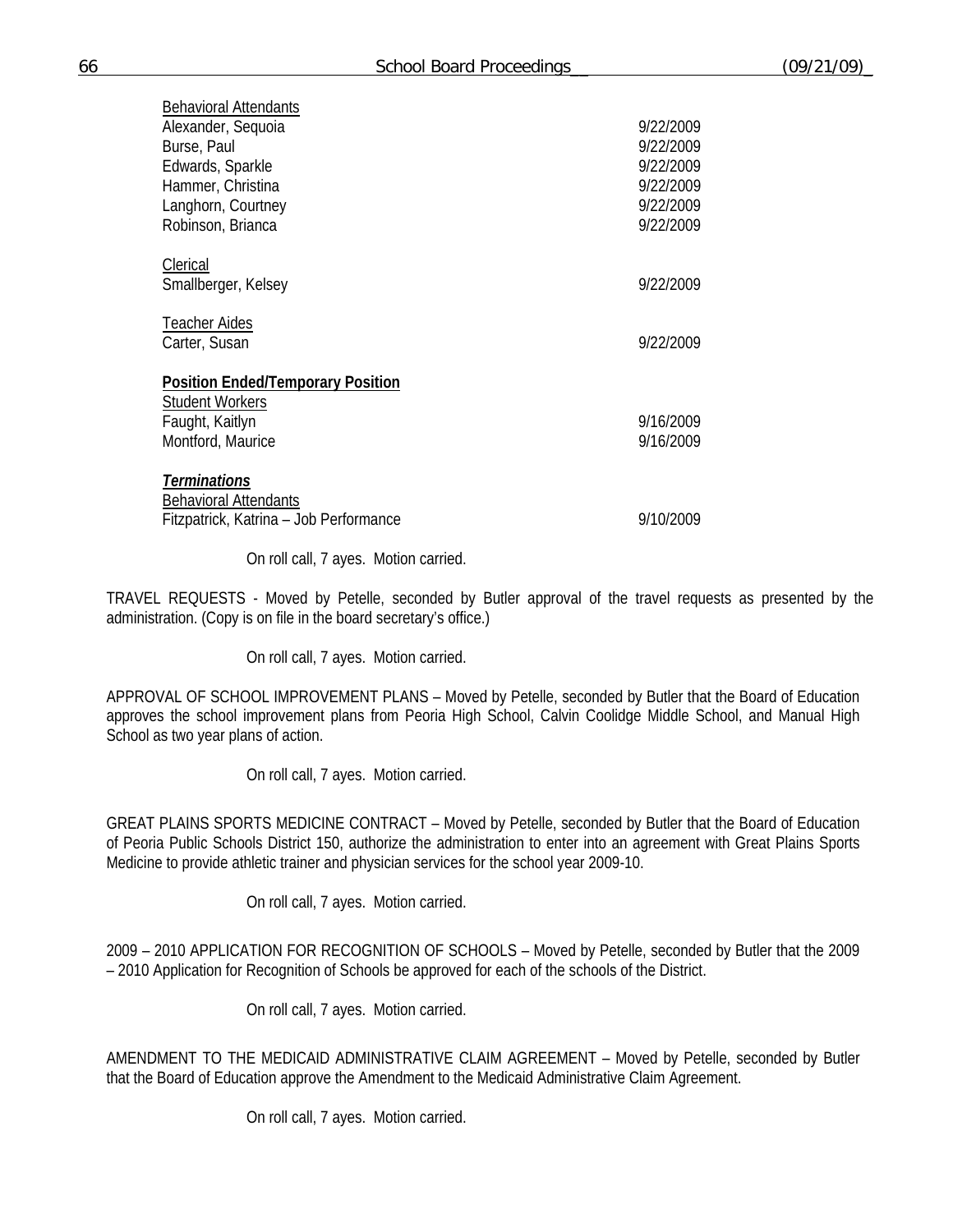SALARY COMPENSATION REPORT – Moved by Petelle, seconded by Butler that the Board of Education accept the 2009-10 Salary Compensation Report, as presented and as required by 105 ILCS 5/10-20.46.

On roll call, 7 ayes. Motion carried.

#### **DELIBERATION AGENDA** - .

Review of Suspensions - Moved by Gorenz seconded by Ross that the Review of Suspensions listed on Report No. 1 dated September 21, 2009 be approved as presented.

On roll call, 7 ayes. Motion carried.

Expulsions – Moved by Gorenz seconded by Ross that the Expulsions listed on the report dated September 21, 2009 be approved as presented.

> On roll call, 6 ayes. Butler, Parker, Spangler, Stowell, Wolfmeyer, Gorenz 1 nay. Ross. Motion carried.

**ADOPTION OF BUDGET** – Moved by Ross, seconded by Butler that the Board of Education approve the resolution to adopt the July 1, 2009 – June 30, 2010 budget.

Comptroller/Treasurer Schau noted that the budget was discussed at the September 14, 2009 Committee of the Whole meeting.

On roll call, 7 ayes. Motion carried.

**CLOSING OF WOODRUFF HIGH SCHOOL** – Moved by Gorenz, seconded by Butler, that the Board of Education approve the closure of Woodruff High School effective at the end of the 2009 – 2010 school year.

Superintendent Hinton began the discussion. He stated that this was the most important and difficult decision a school board could have to make. He noted that the decision has been many years coming, and many cuts to expenses have already been made, including reducing staff, instituting a soft hiring freeze, reducing capital expenditures and changing the schedule of opening times for schools; but the grave financial situation facing the district made the decision necessary. Mr. Hinton stressed that after the decision the District must move forward. He stated that he realizes there will be much hurt and that effort will be made to make this a seamless move.

Mrs. Ross asked why there were two separate votes. President Wolfmeyer explained that Board members asked to have the closing of Peoria High School added to the agenda.

Mrs. Ross stated that she was not so naïve as to think that the District could afford four high schools with the current enrollment. She does feel that the district does not need four traditional high schools, but is concerned about the students. She stated the community has offered many options but there continues to be tunnel vision. There could be schools with grades 7 – 12 and high schools could become schools within schools. She stated she is concerned that we did not look past what we have been thinking and how we could combine schools differently. She stated she is not in favor of closing a high school. She stated that the biggest cost is staffing and the district could tighten its belt and look at other ways of making the same thing happen by looking outside the box.

Mrs. Parker noted that the Board had talked about an additional school by Lincoln Middle School to make a K-12 campus, but funding changed. She feels the District needs to take a step back because the closure being proposed tonight is not the only thing that is going to happen – more schools will need to be closed – and she does not want to put people into the same mess over and over. She feels the decision tonight is not what the District is looking for and the Board needs to take the time to make the right decision. She will not support the closing of either high school.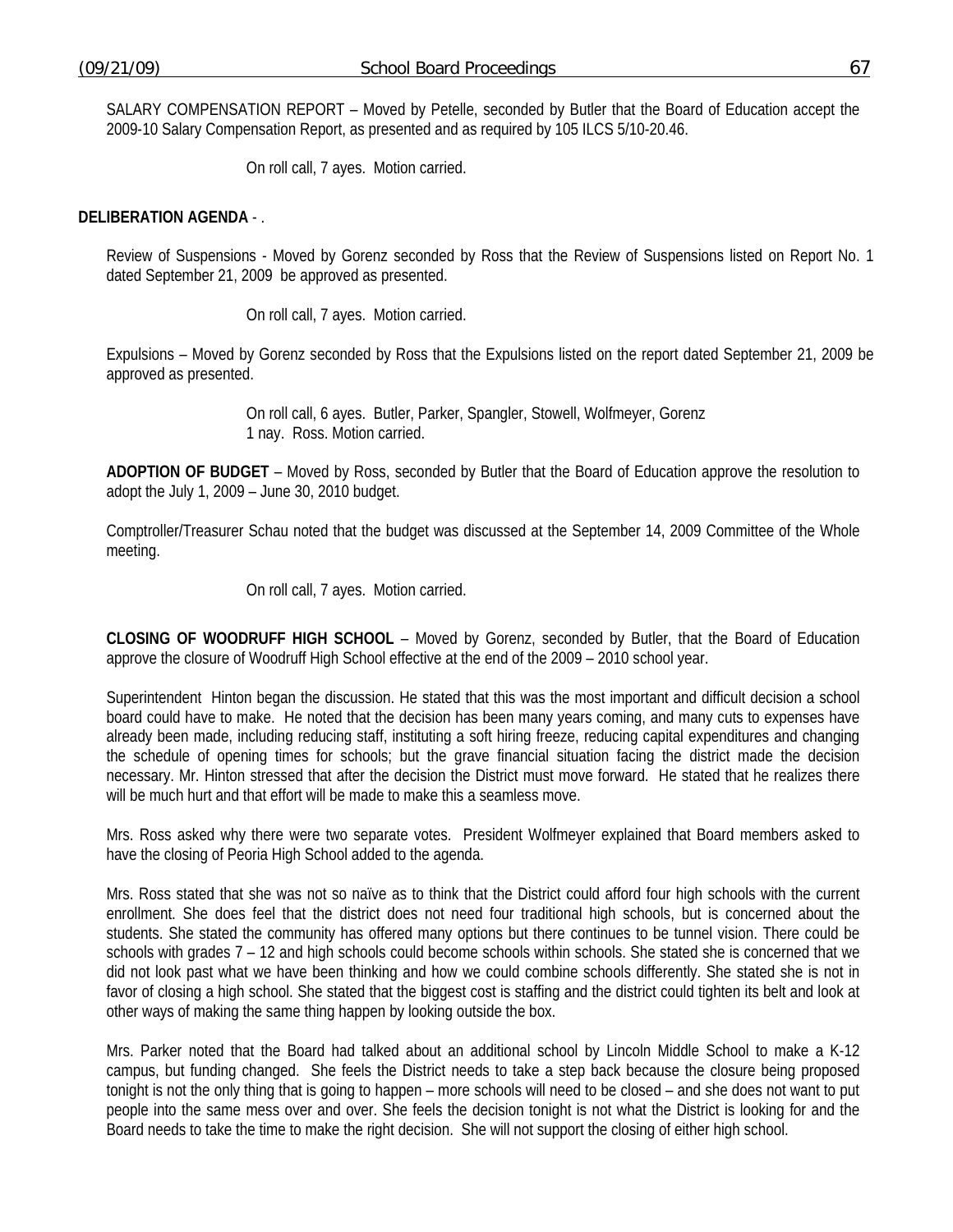Dr. Gorenz stated that the Board just approved a budget with a \$7.9 million deficit and the one-time revenue of selling property will not fix the problem. He stated that the economy and the loss in revenue has had a great impact on the District. He emphasized that he realizes that staff, students and parents do not want their school to close, but that decision is best for the long term. He stressed that if the District continues to operate with a structural deficit of \$8 million there will be no way to improve student achievement for those students five to ten years from now. He pointed out that plans cannot be developed until we decide which high school to close.

Ms. Petelle expressed concern that the Board has been asked to make the most difficult decision, which has been put off for decades. She stressed that everyone knows how she intends to vote and why. She stated that she has met with and talked with everyone who asked. She has toured both high schools and realizes what an enormous disruption this change will be for many families. She stressed that she has agonized over the right thing to do and has done extensive research and reflection on the issue. She feels that it is crucial that the district work immediately to put an alternative high school in place. She agreed that the District must continue to practice fiscal discipline and put together a budget that will put us on sound financial footing. She shared that one good thing from this process is that she is extremely impressed and inspired with the students at both high schools and knows that they will put this same passion to achieve great things in their lifetimes.

Mr. Stowell stated that he proposed adding Peoria High School to the mix. He reported that he met with Peoria High School and Woodruff High School students in February and told them then what he thought was the best course of action. He noted that the district is losing students in the heart of the city and that part of the city has been neglected. He reported that scattergrams prepared for the Board of Education show that students from all over the city attend all four high schools. He stated that he believes in bringing middle school students to the high schools and having campuses that are vibrant. He believes that we need a vocational/technical school – we need the programs like the computer program at Woodruff High School and IB program at Richwoods High School and to develop programs that include math and science. He feels that these programs could be placed at Peoria High School. He stressed that students need programs that make them feel engaged and offer the opportunity for and hope for a job. Mr. Stowell pointed out that if the revenue had not dropped the District would probably have tried to avoid the issue, but with the current enrollment the District cannot afford to have four high schools. He would like to take one high school off line, then take others off line and bring back the first. He also stressed that if the District does not take action the \$30 million in PBC bonding could be at risk. Mr. Stowell noted that as Ms. Petelle reported, if all staff were willing to take a 3.38% reduction in wages, it would alleviate the need for a closure. Mr. Stowell stated that he would not support the closure of Woodruff High School.

President Wolfmeyer stated that she has heard that the Board does not "care about children" and that is not the case. The Board has to make decisions on a lot of things and she realizes that this decision affects the lives of students, parents, staff and community, but she stressed that it is the responsibility of the Board to make this district financially sound. She reported that Interim Treasurer Durflinger and Interim Comptroller Butts also told the Board that they need to close a high school or even two high schools. Current Comptroller Schau said the same thing – that there is a responsibility to get the District in financial order. Mrs. Wolfmeyer emphasized that she knows there is nothing she can say to either school to convince them that their school should be closed. She also noted that all Board members take information given to them from the administration, talk with others and then look at the entire district. Mrs. Wolfmeyer stated that she is very proud of the high school students, their writing of e-mails, their organized demonstrations, their respectful attitudes and their desire and action to do what was necessary to support their high school. She summarized that a decision has to be made tonight, the budget needs a decision and the Board needs to look at the whole picture tonight and move forward tomorrow.

Board Vice President Butler thanked all four high school principals for being present. She presented that tonight's vote is a very difficult decision which affects the District's future – a decision so that Peoria Public Schools can continue it's mission to offer a quality educational program to the children and families of Peoria. She noted the e-mails and phone calls she has received and that there would be no vote that would make everyone happy tonight. She stressed that she understands the sentimental reasons people share, her childhood school, home and church have all been a part of urban renewal. She also pointed out that with that urban renewal progress has been made; there is a new Lincoln Middle School and a new St. Paul Baptist Church that serves a much larger congregation than could have been possible in the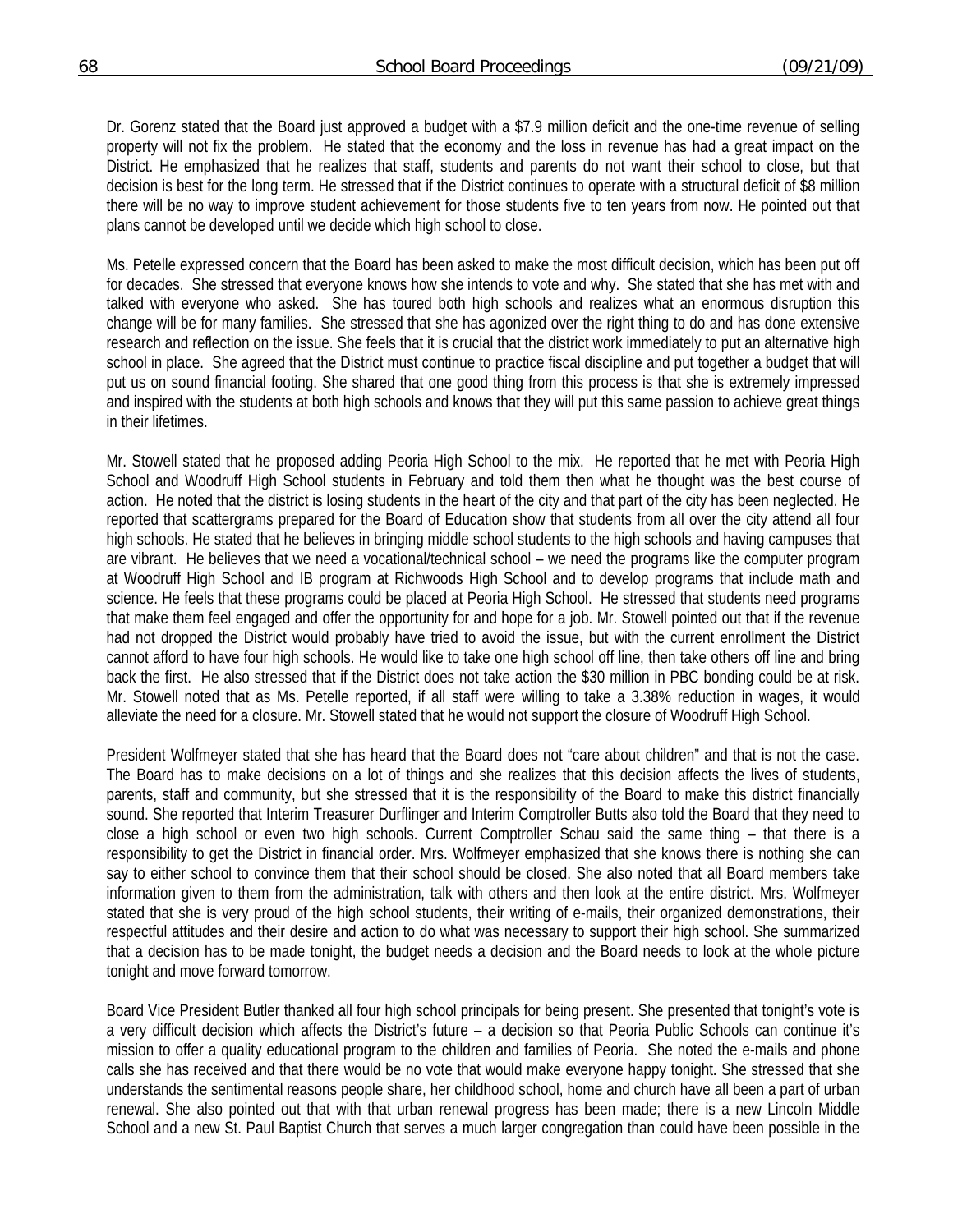old building. She encouraged the community to be willing to move pass the loss and recreate a new learning environment. She charged each person to ask themselves, "What can I do to make this a good transition for the community." She asked how Board members, school staff, parents and other adult mentors and leaders will show our students and each other how we can work through change. She strongly believes that what students do after this evening will be a reflection of "you and me" and that this is a teachable moment for our kids and that we will teach them something – good or bad. She summarized that the Board took some hard hits regarding this matter and that the Board will individually and as a group heal. She concluded that we all must resolve, if not tonight, if not tomorrow, than sometime soon all need to work toward a better community.

With no further comments President Wolfmeyer called for the vote.

 On roll call 4 ayes, Butler, Gorenz, Wolfmeyer and Petelle 3 nays. Stowell, Parker and Ross Motion Carried.

**CLOSING OF PEORIA HIGH SCHOOL** – Moved by Stowell, that the Board of Education approve the closure of Peoria High School effective at the end of the 2009 – 2010 school year. Motion did not receive a second.

### **INFORMATION ITEMS – REPORTS FROM SUPERINTENDENT AND STAFF** –

- 1. GOAL 1 STUDENT ACHIEVEMENT
- 2. Goal 2 FISCAL RESPONSIBILITY

FINANCE REPORTS – Ms. Schau presented this report for the Board's information and review.

 PURCHASE ORDERS OVER \$2,500 – Ms. Schau presented this report for the Board's review. Dr. Gorenz asked for an update on CPPRT amounts. Ms. Schau will prepare a report.

- 3. GOAL 3 QUALITY STAFF
- 4. GOAL 4 SAFE, CARING ENVIRONMENTS
- 5. GOAL 5 CULTURE OF CUSTOMER SERVICE Report of Requests under the Freedom of Information Act and Status of Such Requests – Mr. Hinton reported that there were 3 FOIAs since the last Board meeting, and of those requests 2 were filled and 1 was pulled by the requestor. Of the five pending requests on the September 8, 2009 report, all were filled.

**REPORTS AND SUGGESTIONS BY BOARD MEMBERS** – Mrs. Parker asked that administration do a district wide facility study to allow for a more comprehensive and strategic approach on which schools to close and why. She would like a plan for the task force and a time line. She would like to see the Board take the time now and put it all on the table rather than wait until the end. Mrs. Schau stated that she feels that is an excellent idea and the task force could begin with the 2005 facilities study. Mr. Hinton noted that Mrs. Schau has already suggested the formation of a five year comprehensive plan for the District. Mrs. Ross favors waiting until there is a new Superintendent in place. Mr. Hinton noted that when then Master Facility Plan was completed there was a target, but everyone needs to keep in mind that when that study was completed we had a stable economy. He stressed that if the District had not made the cuts they have that we would be \$5 million to \$6 million more on the deficit side. He noted that the district has "seats" for 20,000 students and the current enrollment is around 14,000 – leaving 6,000 extra seats – but special education has changed requiring more intensive staffing. He reported that he is asking the Board to get to the financial stability needed and to do that they will have to make more financial decisions. He commended the Board for making a decision and stated that we must come together and move forward. He pointed out that District 150 is doing the